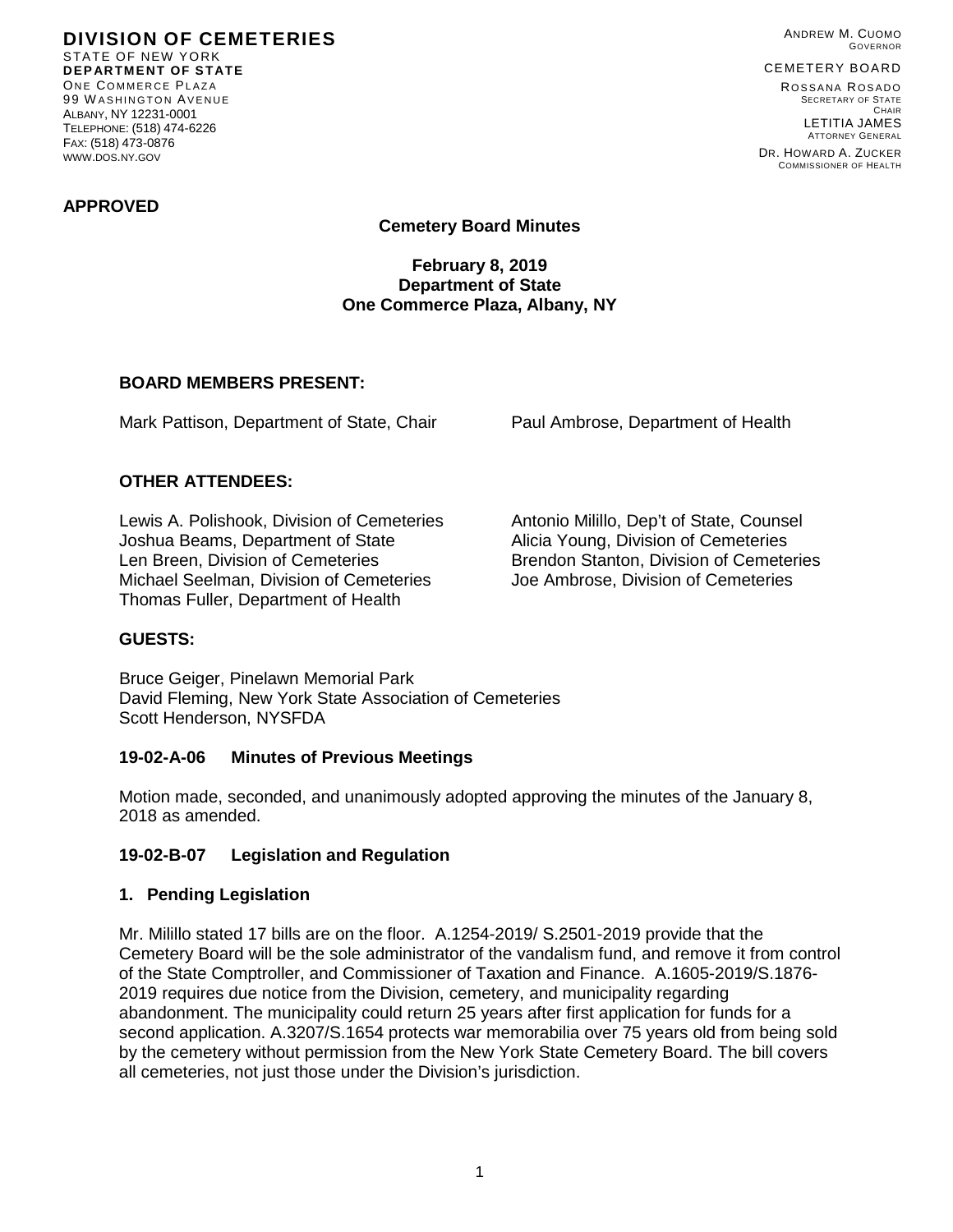## **Rules and Regulations**

None.

## **19-02-C-08 Division Report**

1. Annual Mailing – Complete

Mr. Polishook reported the annual mailing was completed on January 16, 2019. There has been a steady trickle of calls requesting the paper copy of the annual report. The Board discussed that change is a process, and with some assistance from the Division, more cemeteries will utilize the online form.

2. Division Staffing Changes –

Mr. Polishook reported that the Assistant Director retired and a Senior Accountant accepted a position outside the Division.

2. Delegated Powers

Mr. Polishook reported on the delegated powers and which ones could have reporting done on a quarterly basis. Mr. Milillo stated that while the powers were delegated to the Division, some powers still need Counsel's input.

### **19-02-D-09 Vandalism, Abandonment and Monument Repair or Removal Fund Report**

Mr Polishook presented the vandalism report. In this fiscal year, the Division has collected \$130,164 in vandalism fund fees. The Vandalism Fund appropriation amount is \$939,000. For the current fiscal year, the Board has granted applications total \$1,586,158. Applications pending review total \$1,572.722.

The Board approved the following application for funds for vandalized monuments, subject to the availability of funds:

01-010 Graceland Cemetery - \$300 47-011 Vale Cemetery - \$8,115.28 56-037 Wiltwyck Cemetery - \$6,783.45

# **19-02-E-10 Oakwood Cemetery (32-017 Niagara) – Major Renovation**

The cemetery seeks approval of a major renovation to replace its existing crematory and retort, which are now functionally obsolete. There is currently no room in the existing building for a temporary storage space. The cemetery seeks approval to build a small building nearby to house the new retort. The cemetery originally obtained a bank loan but paid it back and decided to borrow the money from permanent maintenance instead. The current retort is decades past its useable lifespan. Mr. Milillo mentioned a previous Permanent Maintenance that will be paid off in two years and suggests that the new loan payments not commence until the first loan is paid off. Mr. Milillo also pointed out that no minutes showing a quorum or approval of project were in the packet submitted.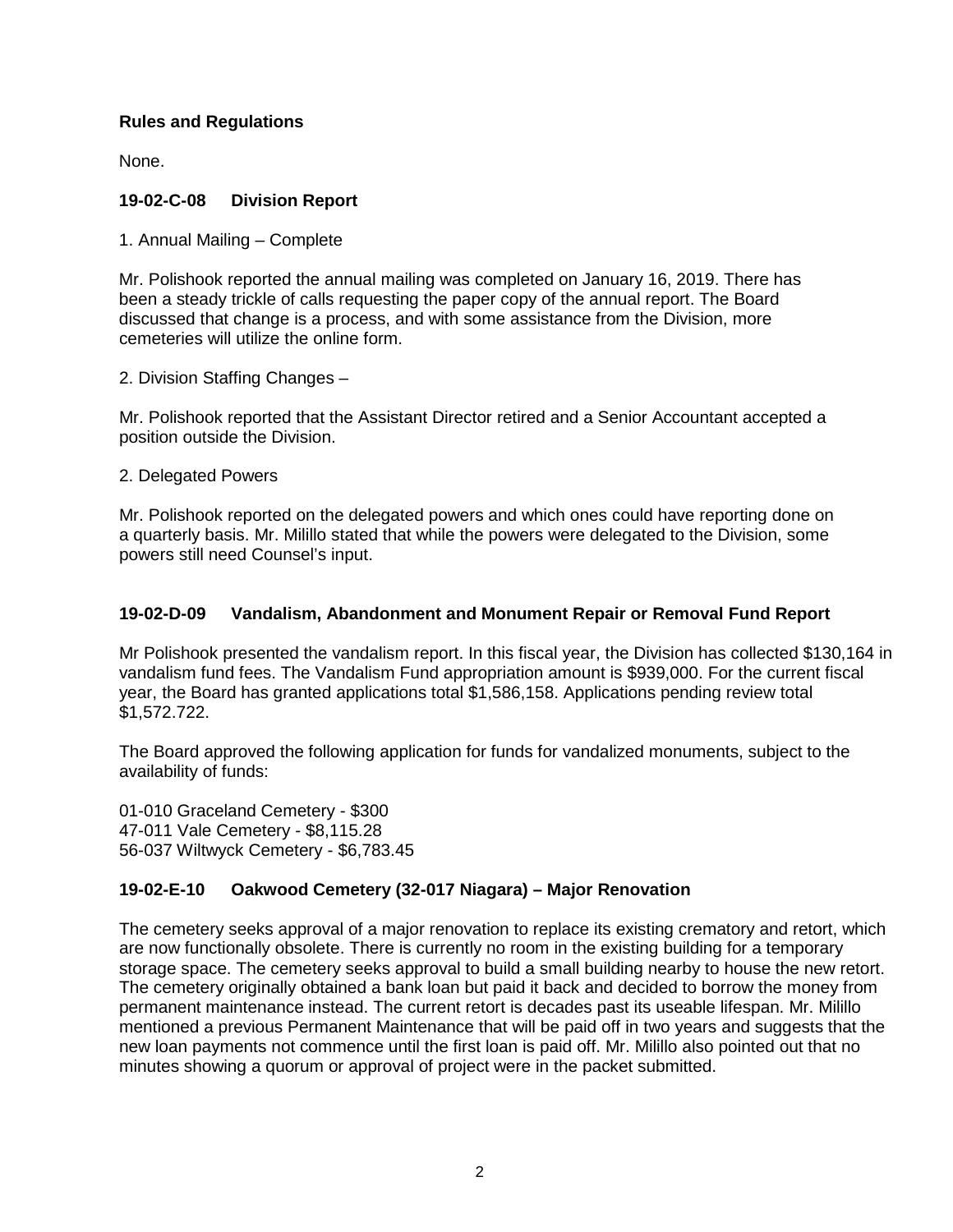Motion was made, seconded and unanimously adopted approving the major renovation and recommending Supreme Court approval of a \$400,000 loan permanent maintenance loan, repayable with 2% interest, with payments to begin no later than the completion of payment of the outstanding permanent maintenance loan, subject to Division verification of the Oakwood Cemetery Board's proper action, and counsel's review of the final petition.

## **19-02-F-11 Riverhurst Memorial (04-027 Broome) – Columbarium**

Riverhurst Cemetery is requesting their first columbarium. The cemetery received donations to fund the installment, so no loan is required. They are seeking approval to install the columbarium. Motion was made, seconded and unanimously adopted to approve the project.

## **19-02-G-12 Hartland Cemetery (32-010 Niagara) – Columbarium**

Hartland Cemetery has three current columbarium units. They are starting a new columbarium section; they require a PM loan to finance the project. The sign was initially posted incorrectly, but the cemetery subsequently reposted. The cemetery was instructed to not begin installation until the 60 day period after reposting had concluded. The cemetery has low current inventory and is looking to increase it. Mr. Milillo states that the cemetery has loses of \$10,000 in the past year. Joe Ambrose stated that an analysis will be done regarding losses in recent years. There is a rental home on the property; the Board and Mr. Ambrose discussed the possibility of the losses being related to maintenance on the home. Motion was made, seconded and unanimously adopted approving the columbarium and recommending Court approval of a PM loan of \$24,500 at 3% interest, contingent on cemetery submission and Division review of any comments received during the 60 day comment period after reposting, and contingent on counsel's review of a final petition.

### **19-02-H-13 Greenlawn Cemetery (34-015 Onondaga) – Columbarium**

Greenlawn Cemetery is requesting its first free standing columbarium unit. Currently only 5 niche spaces remain from the 144. The cemetery is going to pay for the project out of the general fund. The total cost is \$83,270. Mr. Ambrose stated that the cemetery's board minutes do not indicate that the project was approved at the current number. A motion to approve the application, subject to confirmation of project being fully disclosed and properly approved by the cemetery's board was made, and unanimously accepted.

### **19-02-I-14 Chenango Valley Cemetery (04-003 Broome) – Merger**

The Forest Lawn Group, based Erie County, seeks to merghe with Chenango Valley Cemetery, in Broome County. Chenango Valley Cemetery has lost money in each of the last several years. Mr. Milillo states that Forest Lawn has merged with other cemeteries. However, this merger raises legal issues as cemeteries are local creatures. There are issues with merging cemeteries such distances apart. Mr. Milillo requested that the Board go into Executive Session to discuss the legal issues prior to the merits of the application. Mr. Polishook states that, apart from the legal issues, policy issues may exist with a merger of a cemetery that is hundreds of miles away. The Board acknowledged the current board of Chenango Valley Cemetery has not been successful, and the town is not interested with taking ownership of the cemetery.